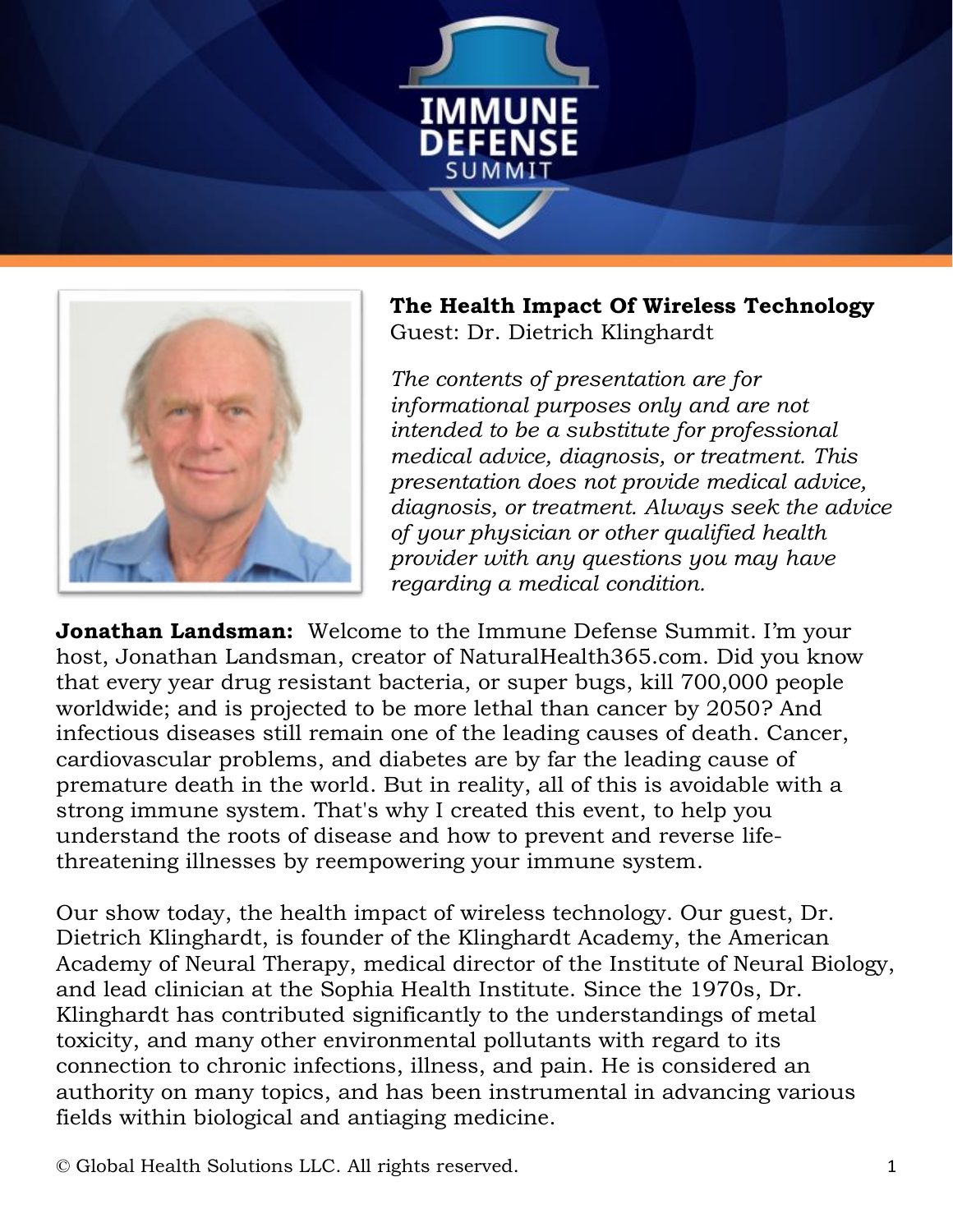I'd been looking forward to this conversation for some time, because it's my deepest belief that electromagnetic frequency pollution, especially coming from most of the wireless devices used today, is a significant risk factor of disease. Yet the mainstream media remains silent about the dangers. Why? Unfortunately, in my mind, it's all about profits over public safety. The telecommunications industry has no financial incentive to investigate the problem. But that doesn't make this issue go away for any of us. If you suffer with chronic disease symptoms like fatigue, brain fog, autoimmune disorders, or even persistent cancer cell growth, this program will prove to be invaluable to you. Please join me in welcoming Dr. Dietrich Klinghardt to our program. Dr. Klinghardt, welcome.

## **Dr. Dietrich Klinghardt:** Hi Jonathan.

**Jonathan Landsman:** Dr. Klinghardt, why don't we start off first by talking about how does Wi-Fi, this wireless technology we're talking about today, affect our brain. This is important, because this is the way we're thinking and the way we're feeling, no?

**Dr. Dietrich Klinghardt:** Absolutely. Some of these questions are best answered by pointing towards some research that has been out for quite some time. In 2006, Olle Johansson from the Karolinska Institute, that's where the Nobel Prize for medicine is awarded, did a study on the connection between Alzheimer's disease, which is the ultimate brain disease, and Wi-Fi. And basically what he did, he did a map in Sweden of areas of high density Wi-Fi radiation, you, know, where the amplitude of the totality of the radiation was high in areas, versus where it was low. And then did a map of Sweden where the highest density of Alzheimer's disease was. And he found that the two maps are absolutely identical.

There is absolute, from a scientific point, no other explanation but that rapid increase. And it was 2006; and he predicted that we're going to have an avalanche of Alzheimer's disease in the next 10 or 15 years. Two years ago, a study came out that the leading cause of death from neurological diseases is Alzheimer's disease. It's 80% of all neurological deaths. And by the way, it's no longer cancer and heart disease where people are dying from. People are dying from neurological diseases. That's the number one cause of death now in the US. And in the last 20 years, there was a 663% increase in women dying from Alzheimer's disease. In 20 years.

So bringing those two numbers together; first of all, Johansson already pointing out that it was Wi-Fi causing it. And then these numbers, because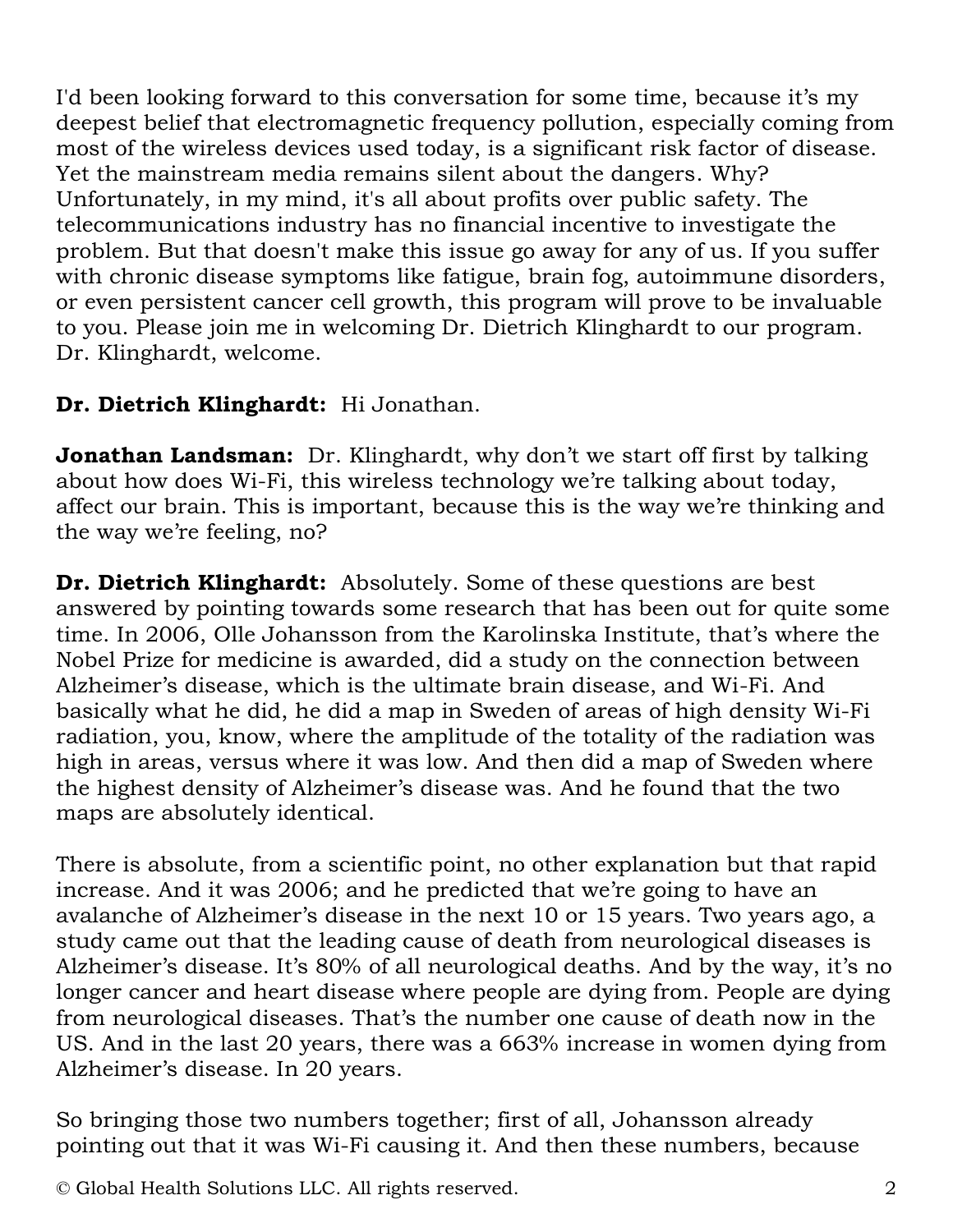the parallel exactly the increase in radiation that we had since 2006. The numbers are increasing exponentially, and what we're exposed to. And it's a disaster.

And in terms of the politics behind it, this was the number from 5 years ago, already in terms of financial money turnover. The Wi-Fi industry, telecommunications industry, was already at that time four times stronger than the pharmaceutical industry. And of course with that, the government sells off frequency bands to the industry, reaping in a huge amount of money that way. So because of that, the government has not changed its safety procedures for us.

The highest level of safety offered in any country in the world is Russia and Iran. They have the strictest upper limits of how much people are exposed to. and basically, Russia is saying; I have a statement from Putin from this a few days ago. He says, "We don't need to go to war with America. America is committing collective suicide. We can just wait until they're all crippled with autism, and then we're going to take over the world." that's basically where we are.

But I don't know if I completely answered your question. But we're in the middle of a disaster of brain disease caused by Wi-Fi, or at least strongly contributed to our exposure to microwaves.

**Jonathan Landsman:** You know, they're usually very careful with their language, Dr. Klinghardt. But I often point out to people something that I think more people just need to think about, and it's when they enter these hotspots. You know, they go to these cafes, or these delis, or schools, or wherever it is that they're going. The restaurants, and they see these hotspot areas where we can just walk in with your computer and use things wirelessly.

Or downloading; how excited people are that they can download videos on their cell phone. And they don't realize that this 4G, that now is rapidly accelerating to 5G technology, just means that more and more of these cell phone towers that are going up all over the place. Instead of two cell phone towers directed an individual, it's going to be more like three towers directed at them. And like you said, it's this microwave invisible radiation that is literally bombarding and frying all of us. Our brains and our whole body. That's fair to say, right?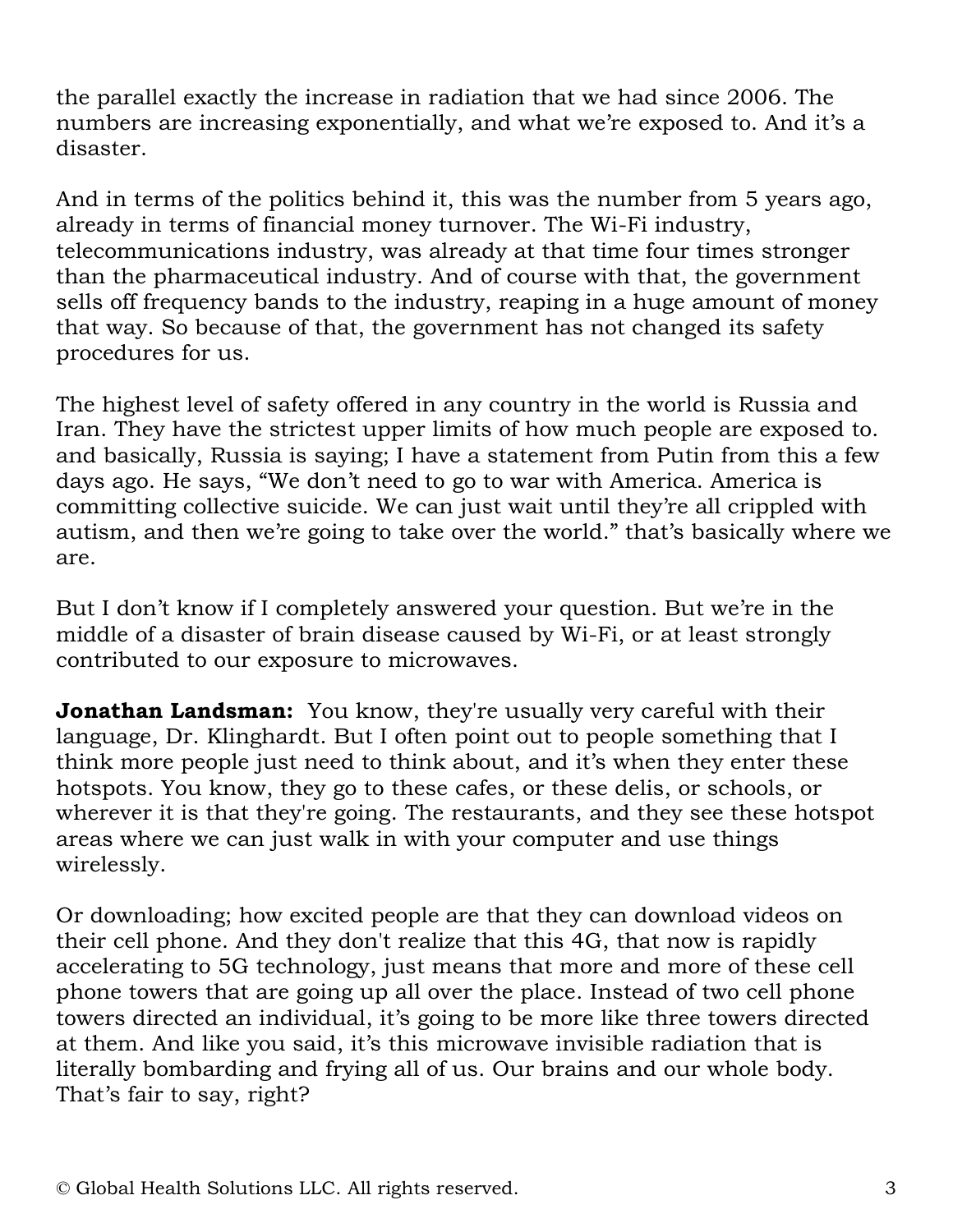**Dr. Dietrich Klinghardt:** Absolutely, yeah. We're in the middle of an unfolding, uncontrolled disaster. Fortunately, there are other countries, like I mentioned, that are catching onto this that are setting safety standards that are much, much higher than what we get here. And also I want to say about the Wi-Fi thing; in cafes, we're really not that much concerned about somebody going to Starbucks and having a 2-hour session in a Wi-Fi environment. I'm concerned about the people that work there that are exposed to it 8 hours a day. And I'm concerned about the people sleeping throughout the night with their Wi-Fi router on, and the cell phone tower nearby. It's the 24/7 exposure that kills the brain. It's not the one or two-hour stents you do in the hotspot.

**Jonathan Landsman:** I want people to really take careful note of the end of this conversation where Dr. Klinghardt and I will be talking about the best ways to protect ourselves in and around the home. Because like you say, Dr. Klinghardt, it is all about the intensity of our exposure, and the duration of our exposure.

So, moving along, Dr. Klinghardt, this is a massive problem. We hear it all the time. Certainly in the natural health world about autism, and you know we're hearing about vaccines, and digestive issues, and on and on and on about all these troubles that children are having as they are developing from birth all the way through their early years. What is the connection between autism and Wi-Fi. What are you seeing?

**Dr. Dietrich Klinghardt:** Ok, so of course there is a hugely strong connection. I can answer that. Let me first answer it a little bit in terms of science, and then in terms of our experience. I think George Carlo may have been the first one to write the paper on observing pregnant women that are exposed to higher levels of Wi-Fi are more likely to give birth to an autistic child, or to a child that later on will be diagnosed as autistic. Or, a child that will be, because of the exposure, be much more vulnerable when the vaccines come and other epigenetic, traumatic insults come. So he was the first one.

But then I answered that by actually doing a small study. We had 10 autistic children, and 10 healthy children. And we went back to measure the amount of microwave exposure in the local where the mother was while she was pregnant. And we found a 20-fold higher exposure to Wi-Fi in the women that gave birth to a child that later on was diagnosed as autistic. 20-fold increase compared to the healthy group. And with that Wi-Fi, it's the first and only factor that's ever been shown to predict whether somebody is going to become autistic or not when they're in the belly of they're mother. It's a huge thing.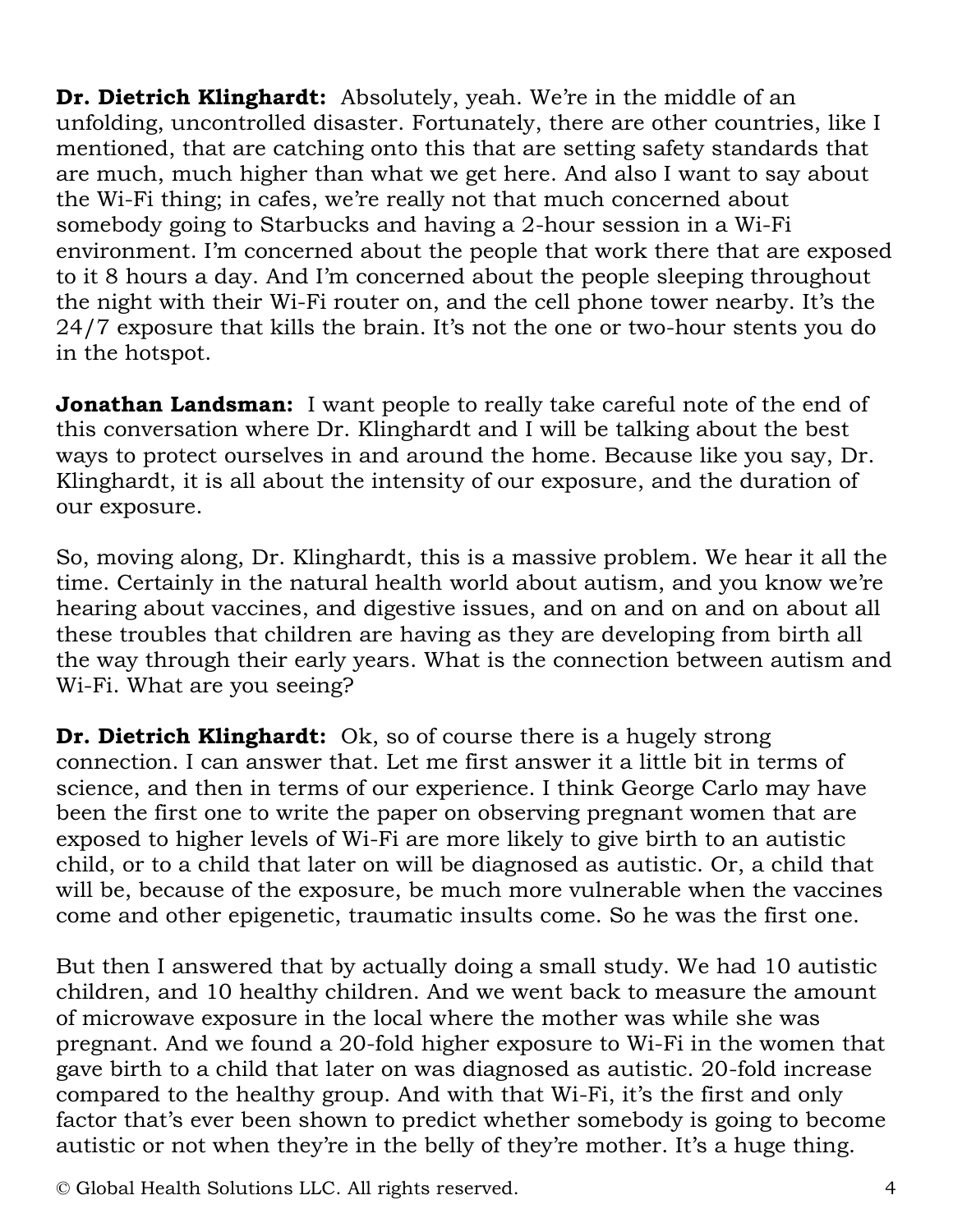And of course, I tried to publish it, and couldn't find a publisher who was willing to put that on, because one of them told me, honestly. If we publish this, we lose forever our sponsors from the communications industries. And we can't just simply not afford that. The rest of them was less honest with me. So these are two pointers. There are many other papers now that are suggesting the connection between autism and the exposure in the womb to Wi-Fi.

An interesting number, one paper shows that when you have a certain density of Wi-Fi and other electromagnetic fields to the skin of the mother, to the body of the mother, that the womb and the membranes that surround the child, concentrate the Wi-Fi 20-fold. That means whatever measurement we do on the outside of the body, it increases 20-fold, that number, inside where the fetus is. And that of course leads up to devastating numbers; devastating exposures.

And maybe to say one last thing; in other countries. In China, when you are pregnant, by law you have to wear protective shielding cloth over your womb where the baby is. Policemen stop pregnant women on the street to check if you're wearing your protective silver-coated cloth. We'll get to that later. But that is what other countries are doing. I just want to point in a certain direction here.

Once America has become demented, which we are very well on the way, China, Russia, and Iran are still going to be there, and are going to be blossoming. So it does not spell the end of humanity; it just spells the end of the US, as we have known it. You may have all the nuclear bombs in the world, and all the nuclear ships, or whatever, but you will not be able to build any of them anymore without the Chinese or Russian help. So you won't have the workers that have the skills or the hands to do so. You cannot build a nuclear aircraft carrier with a bunch of autistic workers.

**Jonathan Landsman:** Dr. Klinghardt, I'm hoping that this event, the Immune Defense Summit, is going to have a huge impact, certainly throughout the whole western world. It is easy to share this information with a friend. I hope someone does that right now. And I think it's worth mentioning, Dr. Klinghardt, while we're on this topic around the home. Even though we're saying Wi-Fi and wireless routers, what about, god forbid, somebody is unaware of this that this point, these smart meters that are attached to the outside of people's homes. And if they don't have it yet, please be on guard. Don't let this happen to your home. People are sleeping in their bedrooms on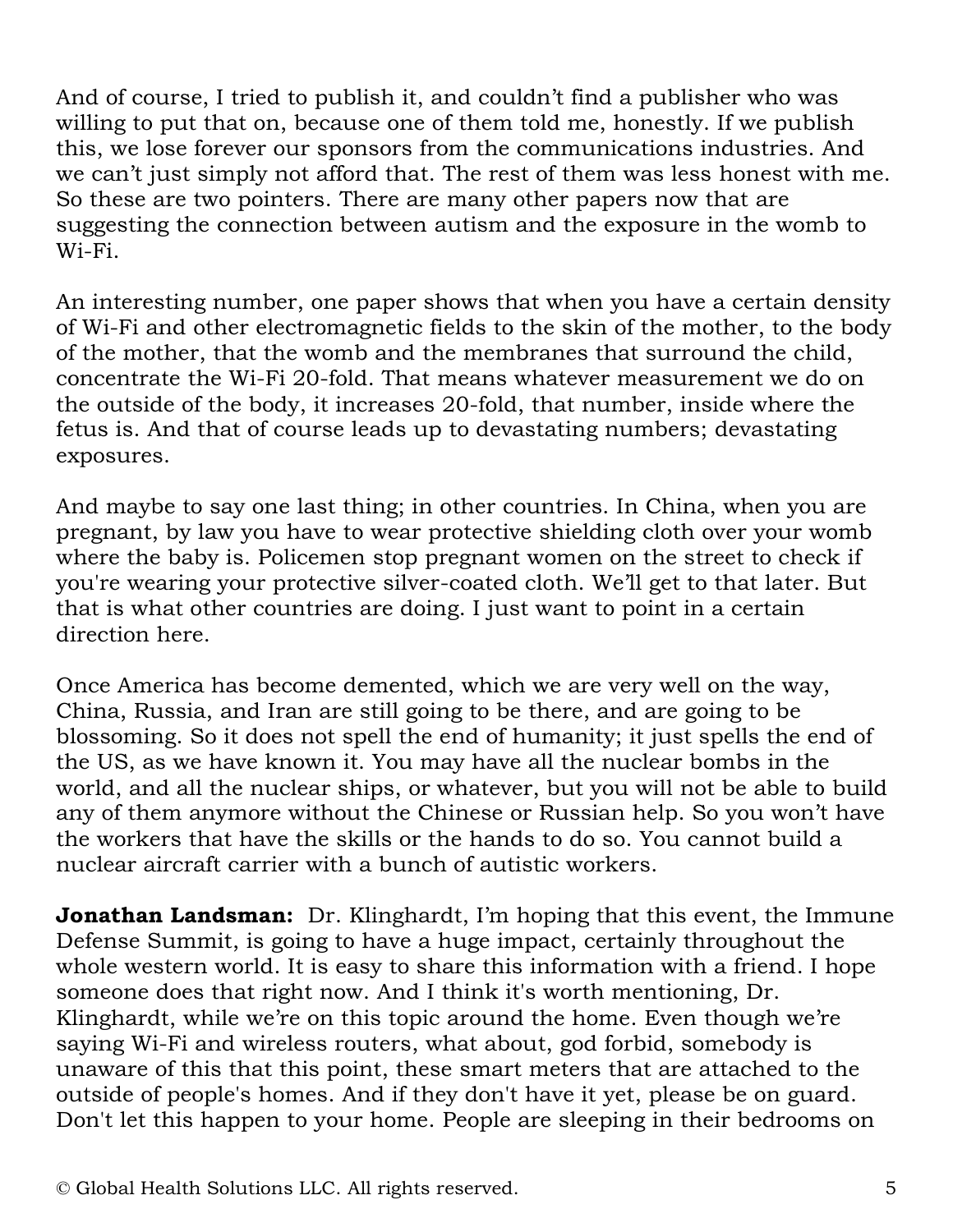the other side of this. Those women that are pregnant. Those older people that are having trouble with their brain function. How series could that be, right?

**Dr. Dietrich Klinghardt:** Absolutely. All the research points; it's the cumulative effect that all the sources of Wi-Fi have. We have the Wi-Fi router in the home; unfortunately also most of the cordless phones that are used in the US are based on Wi-Fi technology. And they use 900 MHz, and they're broadcasting 24/7 into the rooms in the home. Then we have the baby monitors, a huge source of it. And then the alarm systems in the house. And the new source, of course, the new kid on the block, is the smart meters since a few years.

And smart meters have some devastating amounts of radiation into the home. Usually in a sheet that kind of goes horizontal through the house on the level where the smart meter is. So, there are ways of shielding that. There are also ways, if you don't have a smart meter yet, to protect your home from it. I simply recommend looking up the website Take Back Your Power, from one of our local friends here, who has established a worldwide campaign against the smart meters. And you need to kind of accumulate a little bit of knowledge, also, how to get rid of it. There are certain communities where the city planners and the boards of the city were bribed by the telecommunications industry. They pass laws. It's not allowed by the citizens to protest against the smart meters, so you're doomed.

Maybe just my first case that I had with this. This was a patient who was mild Parkinson's disease, and I had him very beautifully under control. He was married to a German woman, so I was kind of close to the family. And in spite of my care, there was a sudden downturn in his health, where his Parkinson's, suddenly overnight, became much worse. We were struggling with it, and we couldn't figure it out. And within 6 months he was dead. Then I went to the house, and I saw the smart meter. And it was established two days before the downturn of his health. There was a clear relationship between this person dying after the installation of the smart meter.

Basically the electric utility company installed that without informing the people. Really, it's akin of manslaughter caused by the company. And of course, the US has passed laws that protect these industries where you can't really legally go after them. And that has to change. There is a major, major change needed to protect the citizens in America. It's like the only country in the world that sacrifices its citizens.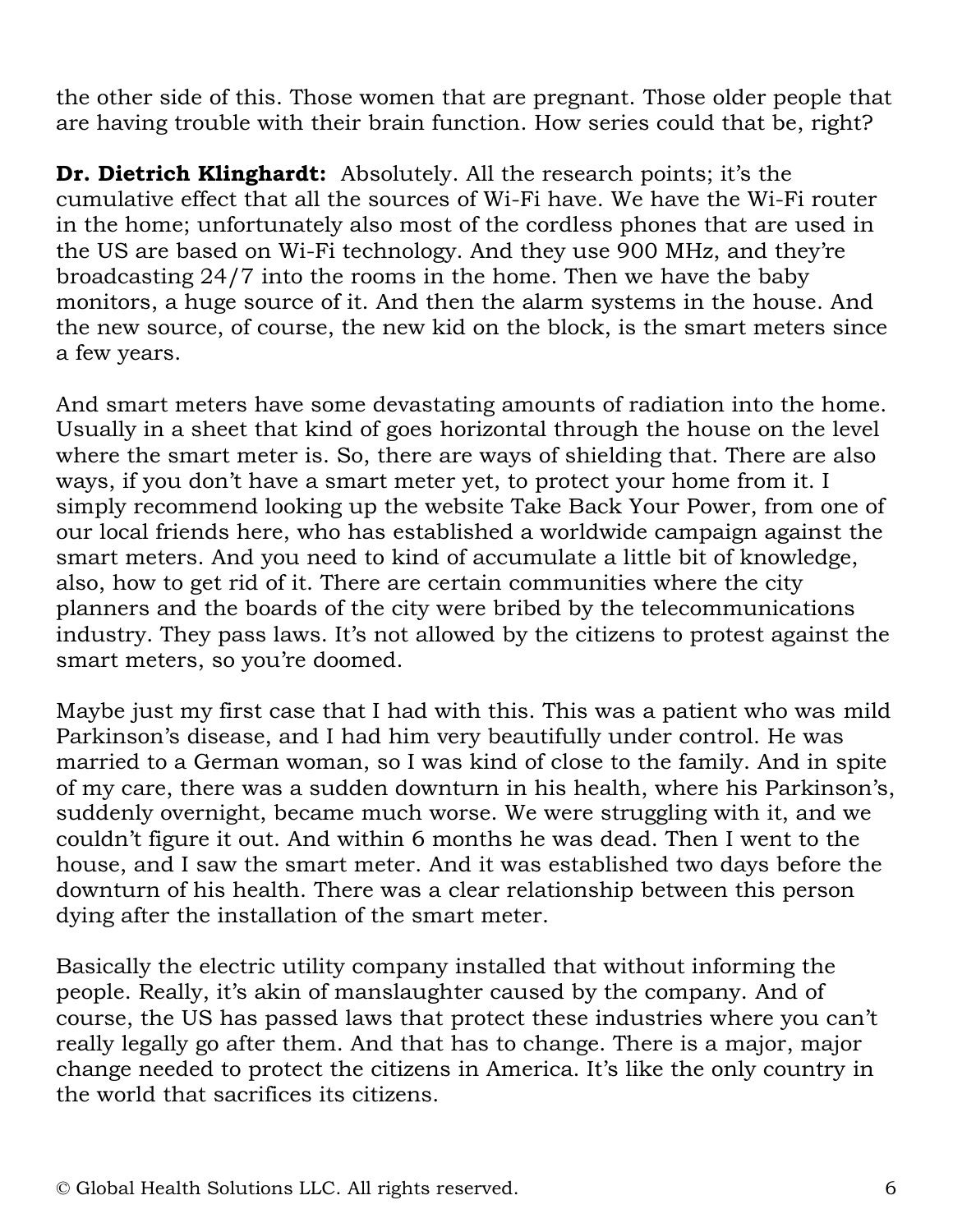We've got the fluoride in the drinking water. We've got, in California, at least, the push for the vaccines whether you are genetically suited to tolerate them or not. 25% of people are not. And we've got the glyphosate in the food chain. It's the only country in the world that under the name of whatever profit or power, whatever it is, it kills, it sacrifices its own citizens. That has to change.

I'm here, you know, opposed to you and most people that listen. I'm here in America by choice because I love this country. And actually want it to be great again. I moved here in 1982 when America was great, and it has lost a lot of its shine because of this. Because of the polluted brains. The American citizens are not the same anymore that they were when I came here. So I want to see that again in my lifetime. I want to help you guys to bring that back. I'm not an evil guy, and I'm' not against the industries or the politicians. But people are misguided. Nobody has put the picture together. There is concerted effort here in destroying the human brain in North America. It's a collective suicide that we need to stop.

**Jonathan Landsman:** Dr. Klinghardt, I know another area of concern that we want to really highlight during the Immune Defense Summit, especially when it comes to wireless technology, is a real call to all the parents out there sending their children to school. And of course, it's a noble idea. Let's send them somewhere where they can get a good education and be a productive member of society. But I know you have a lot to warn people about when it comes to all this Wi-Fi that's going on in the school buildings, right?

**Dr. Dietrich Klinghardt:** Absolutely. So let me say something to that. Of course, I'm involved in England very much in the school system, and I give talks to school boards and teachers and parents. And it's very clear that the moment Wi-Fi enters the schools, there's a large percentage of students whose performance drops dramatically, whose health drops. It's all published. Whose health drops hugely because of the impact on the immune system. The behavior stuff in children; they become hyperactive. They stop sleeping at night. They get skin disorders. They get neurological problems. It is very, very clear.

My friend, Magda Havas, in Canada is very active in fighting the battles on their front. We've managed to get the Wi-Fi out of a number of schools in England. In France, it's very, very well known. So the last French government was very reasonable. They took the Wi-Fi, as far as I'm informed, out of all schools. So they have wired connections. They're still working with computers, but they're arranged so they have wired connections. And where that wasn't possible, they only switched the Wi-Fi on if there is; they have classes where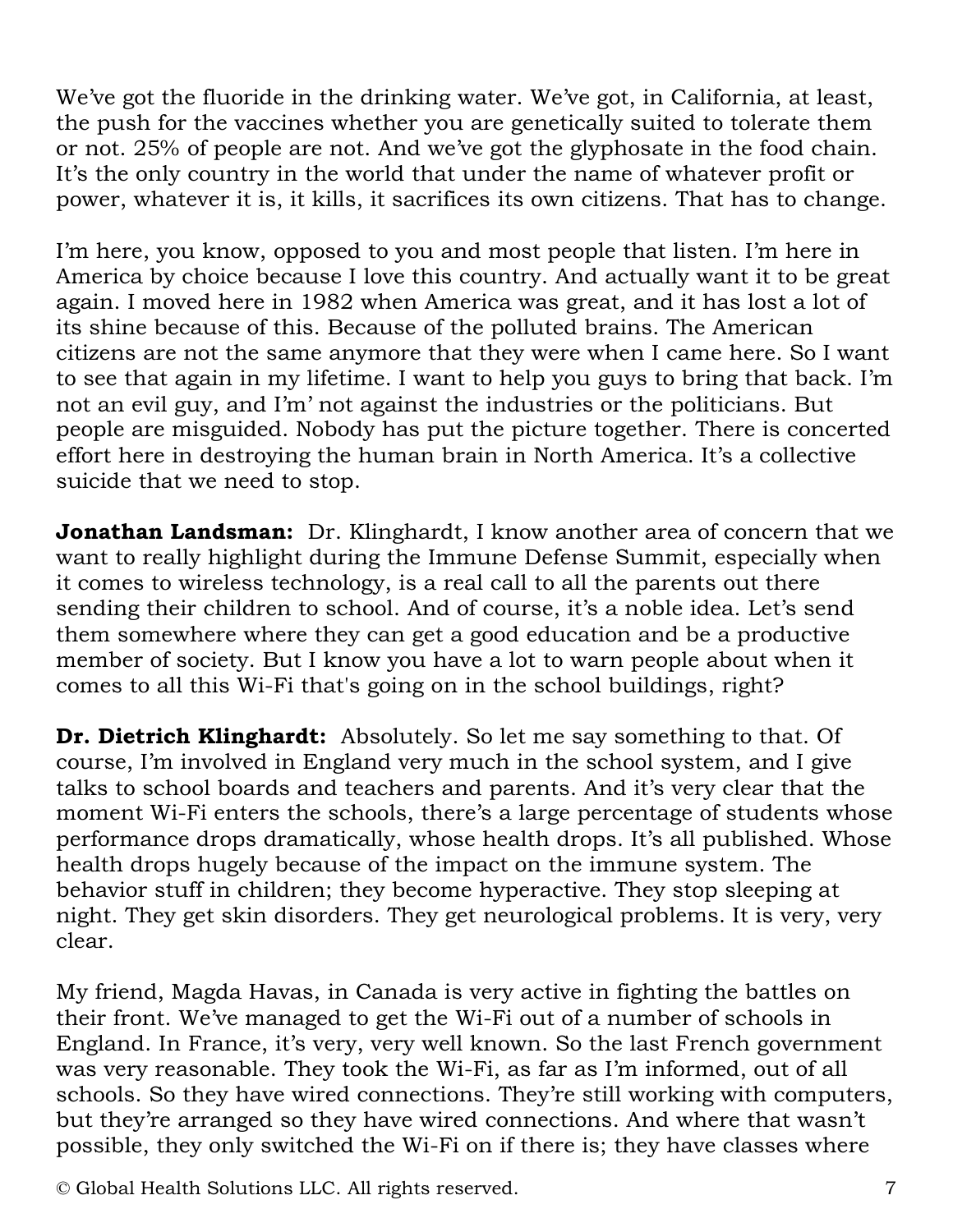they learn computer skills. And these classes, when they need to draw things from the computers, so they switch the Wi-Fi on only for those moments. Which is no more than one or two hours a day. Which again, hugely decreases the cumulative exposure of it. So there are ways of working with it. And most schools, state schools, they have the money to create wired connections. Where each desk has its own plug-in connection. That's totally safe.

We used to have Microsoft, next door to Microsoft. Microsoft doesn't use wireless in their halls. They use fiber optic systems, which are much better. And they're completely safe. So the companies that are high up in the communications industry, they do not use wireless. They use broadband, or they use fiber optic connections. So it's a devastating thing for the students, and of course depending on; I like to say here what makes people much more sensitive to Wi-Fi, the one factor. Yes, there is some genetics that goes into it, and some other things. But the main thing that goes into the equation is the accumulation of toxic metals in the body. Metals are the antenna for microwaves. They're in resonance with it.

So we'll be finding a hugely increasing body burden of aluminum in our people. And again, America is the country that insanely sprays aluminum into the air, trying to affect the temperature and to deflect the sun. We've got air measurements that are absolutely catastrophic. We've got rain measurements that are catastrophic in terms of the amount of aluminum in it. But also titanium, barium, strontium, and other metals. And we're inhaling that.

Kids are, especially when children are exposed to it before they're a year and a half old babies, they have no blood brain barrier. So whatever babies inhale in terms of metals, metal dust, nanonized metals, goes straight to the brain and stays there. And that becomes the antenna for the microwave to dock onto to deliver its energy into the central nervous system. Because metals have a propensity to end up in the central nervous system.

If the mother had amalgam fillings during pregnancy, we know that the fetus is exposed to a huge amount of mercury that travels across the placenta straight into their brain. And those will be the students, when they're now 10 or 12 or 15 years old, that are much, much more vulnerable to the exposure of Wi-Fi in the schools.

And maybe, since we added actually one thing that is increasing, the latest paper on that is by Marco Ruggiero, shows that the other part that makes us vulnerable, not so much on all the studies done on how Wi-Fi affects the human cells. And yes, the University of Athens shows it's devastating. It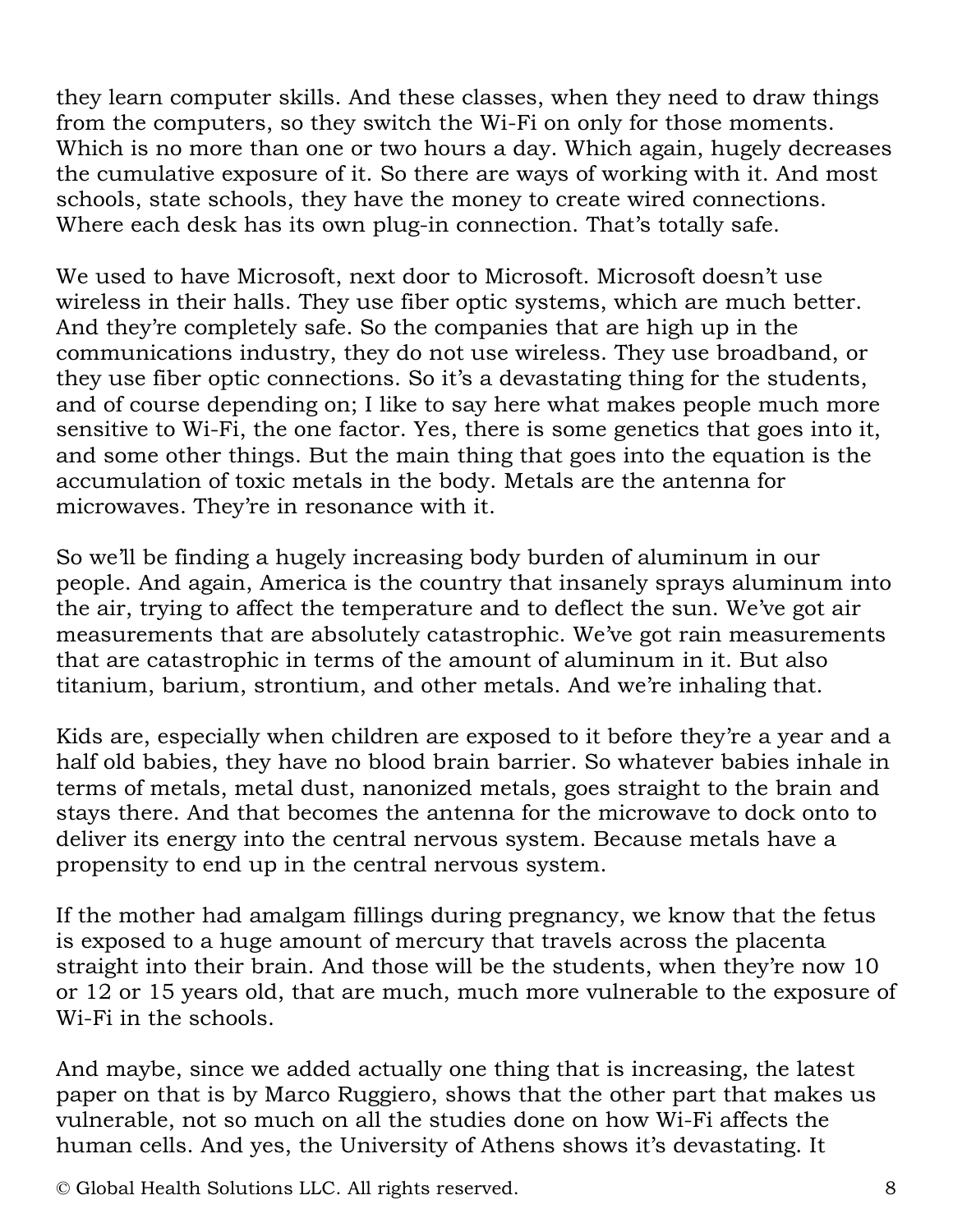destroys about one-seventh of our enzymes. They get either inhibited or destroyed. We've got about 65,000 or so metabolic enzymes, and about oneseventh in their research got permanently altered or destroyed by Wi-Fi.

Ok, that's one thing. But who in us is extremely vulnerable to the Wi-Fi is the microbiome. The bugs that live in us. And the bugs in us, we know now that 80% of our immunity is the microbes in us. We have microbes in the lung; they're protecting us against pathogens that we're inhaling. We've got a microbiome, certain selection of microbes in the sinuses. They're protecting us from pathogens that are trying to come in. They fight with them and get them out. And you've got microbes in the gut, which we all know. They actually are not only defending us against incoming parasites and microbes and pathogens, but they also are a huge part of our metabolic system. That means they're actually digesting our food for us, and then preparing the food into something that we can actually absorb.

Many B vitamins are created in the gut. We know tryptophan and other amino acids are created by the bowel bacteria. And we know that the current estimate is that we've got 10 times more microbes in us than we have our own body cells. But when we actually go to the DNA, we've got hundreds of times more bacterial, fungal, and viral DNA in us than our own DNA. And all of those microbes, and this is the research by Ruggiero, are highly, highly vulnerable to microwave and are completely destroyed, altered, mutated by the microwave. And that needs to be taken into account. This is the most important part of our immune system. It's permanently altered. This is on top of the alteration and the destruction caused by glyphosate, and atrazine, and some of the other herbicides and insecticides that end up in us. So these are huge issues. And the research the government uses, of course, was highly selected research that doesn't show the damage. But they looked at the wrong system.

**Jonathan Landsman:** Yeah, without a doubt, I want people to pay close attention to what Dr. Klinghardt has already said about heavy metal toxicity being so seriously related to all the Wi-Fi that we're being exposed to; this wireless technology. Wendy Myers, make sure you check out her presentation in the Immune Defense Summit where we're talking about heavy metal toxicity. There are several other presentations in this event, as well. that will help you with detoxification, extremely important.

So many other things to touch on, but real quick, Magda Havas, Dr. Klinghardt had mentioned, out of Canada. For those who are interest in looking into her research. M-A-G-D-A, and her last name is H-A-V-A-S. So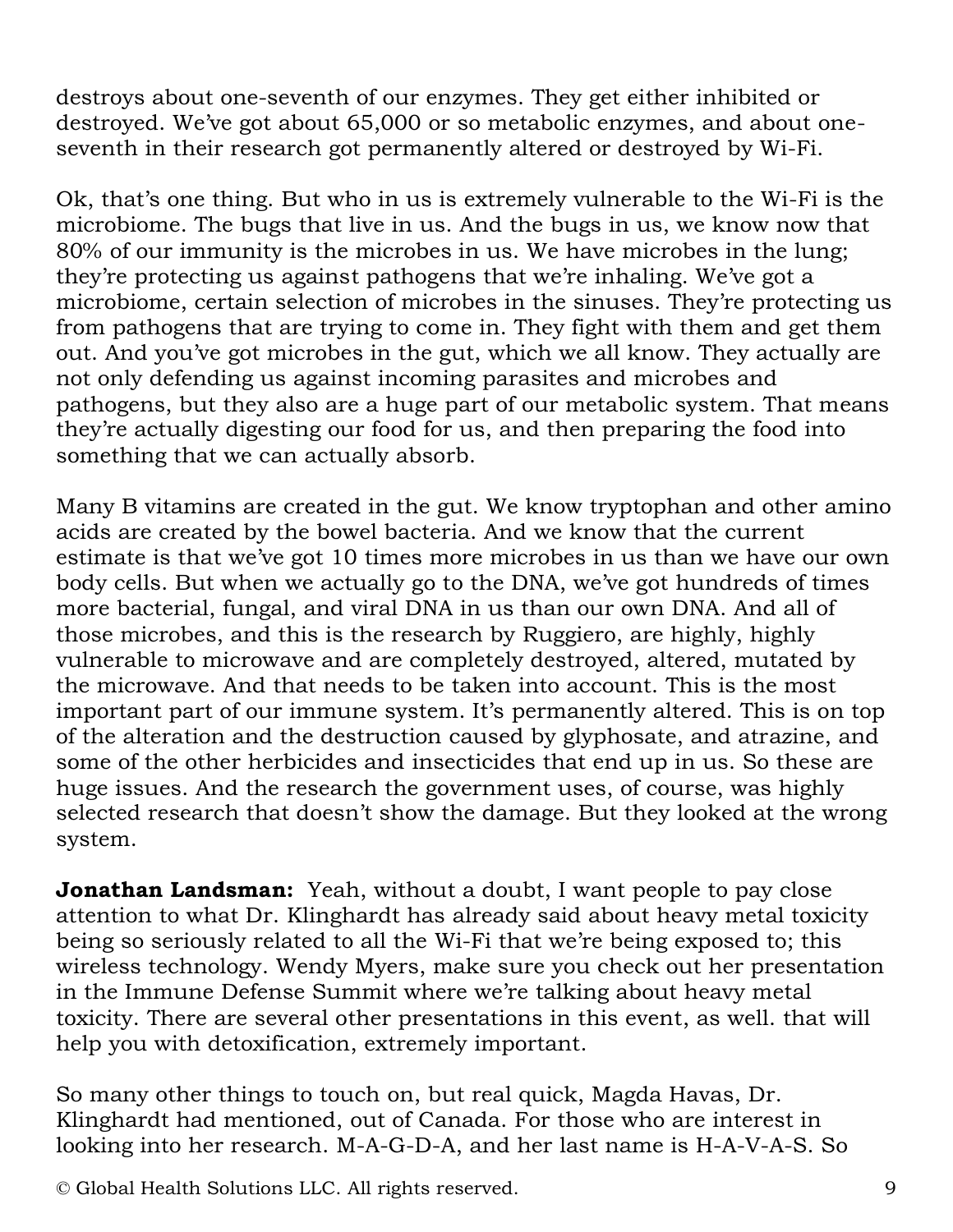that's one person, great resource. And Dr. Klinghardt mentioned Josh Del Sol, who is a good friend of mine. He is out of Take Back Your Power. You can look up his website. Great resource for information here in the United States. And also the third one, a dear friend of ours here at Natural Health 365, Dr. Olle Johansson, PhD, out of Sweden. He was actually one of the featured speakers in the Alzheimer's and Dementia Summit. And that was an event that I did last year. For those that purchase the Immune Defense Summit, you'll also have an opportunity to get the Alzheimer's and Dementia Summit. I strongly recommend that for anyone who is concerned about brain health.

**Dr. Dietrich Klinghardt:** Let me just interrupt you, because there's one more important thing I need to say regarding the heavy metals. There's one study that shows if a person has silver amalgam fillings in their mouth, that exposure to Wi-Fi actually liberates the mercury in those fillings and creates a mercury vapor. So the filling dissolves at a much, much accelerated rate. And the mercury vapor stays in your central nervous system. Only 20% of that comes out of your body. 80% permanently moved from the teeth into your brain. That's one thing.

The other thing is research by George Carlo showed that the exposure to Wi-Fi blocks, especially the enzymes, that we need for detoxification of metals. That means metals become entrapped in us the moment we're exposed to Wi-Fi. Which, of course, is all of us. So the heavy metal toxicity, which is, some of you know, has been my area in medical for over 40 years. It's a huge issue. Understanding that metals in us make us vulnerable to Wi-Fi, and then Wi-Fi actually ensuring that the metals stay in you. And not only that, but dissolving metals wherever they are and making them bioactive again. You know. So these are huge issues.

**Jonathan Landsman:** Dr. Klinghardt, it is absolutely great. I'm so glad you're highlighting that. Dr. Stuart Nunnally, a past president of the International Academy of Oral Medicine and Toxicology is one of our featured speakers in the Immune Defense Summit. Please make sure that you listen to his presentation. His conversation with me is really fantastic about poor oral health, and we absolutely cover mercury based silver fillings. This is a very serious problem, Dr. Klinghardt.

Now we're getting to another very serious problem that people talk about all the time, and they're popping the sleeping pills because of all the sleep disorders that we're seeing here. But not enough physicians, like you Dr. Klinghardt, are talking to their patients about what is their bedroom environment like? With the wireless routers, the cell phone next to the head. I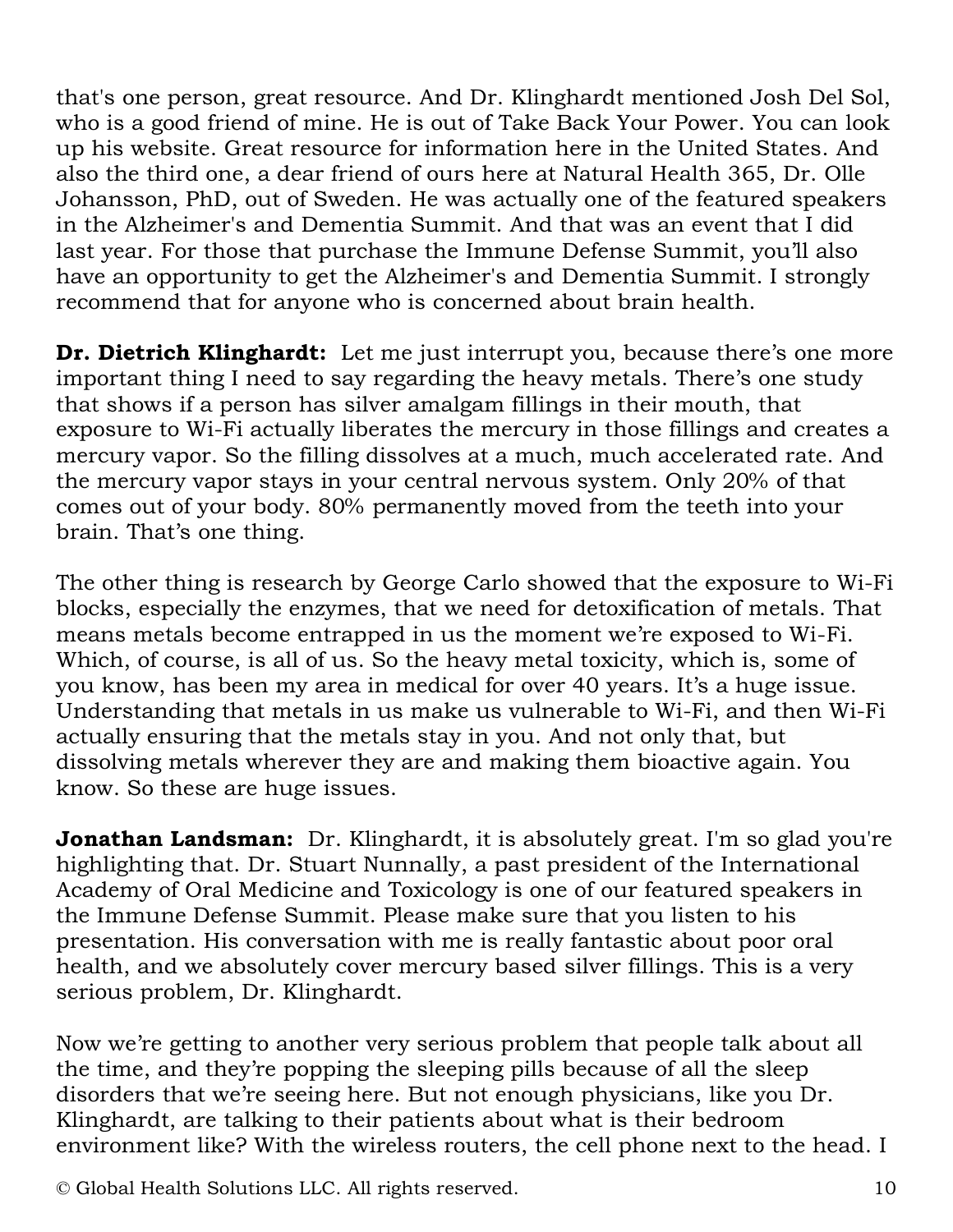know so many kids out there in their teenage, and 20s, and even 30s and beyond, they're leaving their cell phones so close to their bed. Please talk to us about the connection between wireless technology and all of these sleep disorders that we're hearing today?

**Dr. Dietrich Klinghardt:** Yeah. So, of course, the insomnia. And very few people talk about it correctly. The insomnia that we are having now worldwide in the western world is simply an outcome of inflammation in the brain. And the biggest driver of inflammation in the brain is microwaves. That's published. I think every other study, recent studies on microwaves mention the inflammation. The inflammatory pathways are activated in our system. That's the one thing.

The other thing is, of course, is those people get insomnia from the Wi-Fi, then have metals in their brain. Metals that shouldn't be there. And so, if you've been exposed as a fetus to the amalgam vapor of your mother, from the mercury, then you get a couple of vaccines with mercury adjuvants and aluminum adjuvants all end up in your brain. There's a certain threshold. Of course, as a young person you're outgrowing that. As long as the brain cells are duplicating, they're diluting the metal content that they every time that cell divides.

The next cell only has half the toxic load than the one before. So for a while, you're kind of growing ahead of the problem. And then when you reach a certain age, the bioaccumulation increases from food sources, from vaccines, from inhaling it. Mostly now we're dealing with the persistent contrails that are raining down metals on us. And it's in the water, and it's in the foods. The aluminum content has hugely gone up in everything.

So there's a certain threshold. And when we reach that, we will get insomnia. And then, of course, the first step is to protect the body from Wi-Fi. And we're not even talking about cancer, but we know from studies that were done that calculate the risk. If you have the cell phone close to your ear, as long as it's in contact with the greater field. So if it's active. The more hours in the day you're exposed to it, the higher your cancer rates.

However, that cancer comes, especially brain cancer, thyroid cancer, melanomas. They come with the delay of approximate 20-25 years. So we're already seeing that now. Hey, I'm in the business to help these people, so for us it's a good thing. I want to say that here. The more cancer we have out there, the more neurological disease, the more patients we get, great. It's great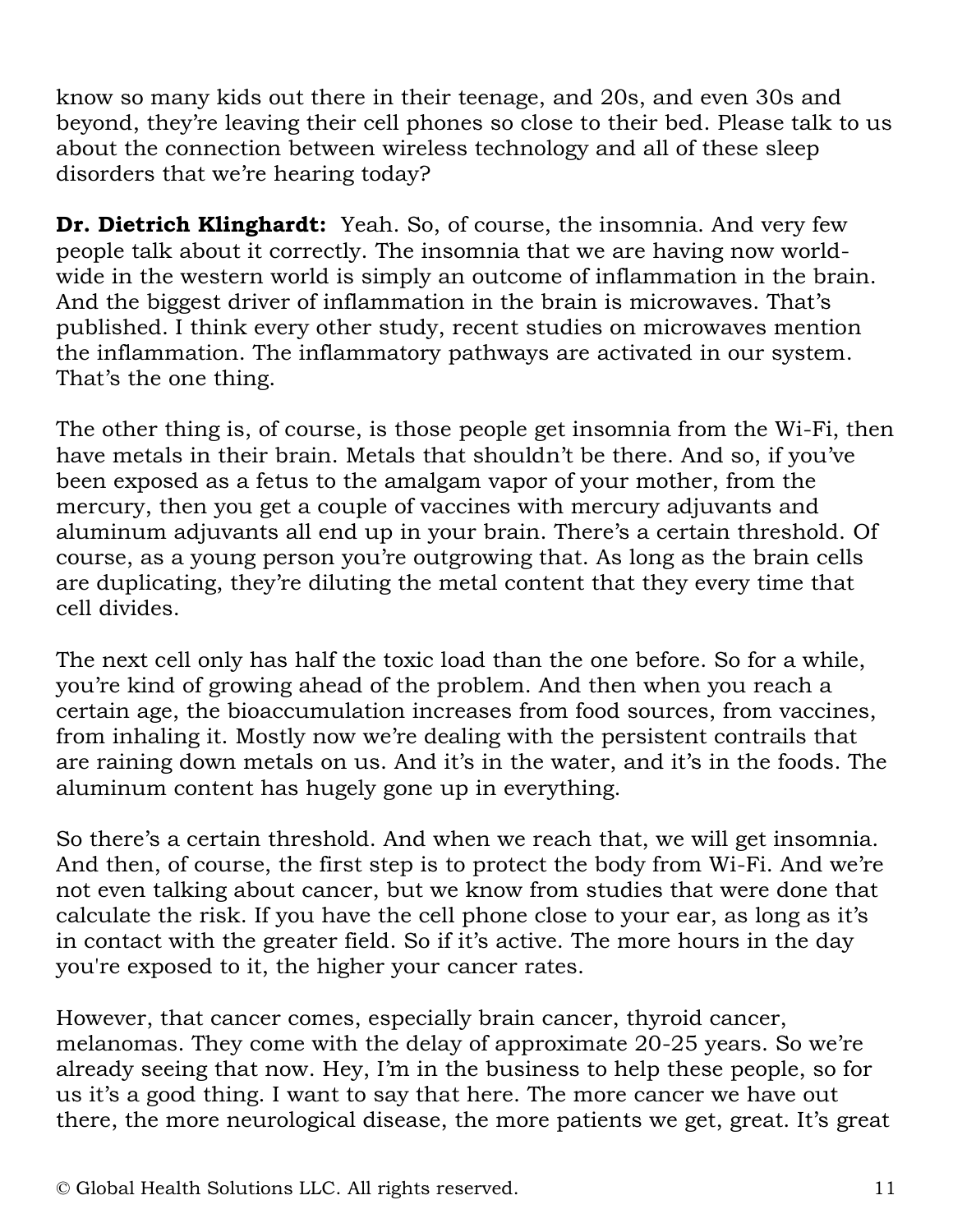for our business. But I promise you, we'd be much happier to never see a patient again if this insanity stops.

There are studies out, for example, that show Wi-Fi suppresses your GABA receptors. GABA is the calming neurotransmitter. We know it causes brain inflammation, so depending on what part of the brain is inflamed, you get different symptoms. But our main treatment for insomnia is the complete protection from electromagnetic radiation. Not just Wi-Fi, but also from other sources of electromagnetic radiation. And that is usually very, very doable in most homes.

We also insist that people, when people can afford it, get the Samina Bed System. It's called Samina. That has a grounding pad woven into it, and uses certain natural material that absorb at night the moisture that the body gives off, and gives the moisture back off in the daytime. The reason I'm saying that is there's a connection with insomnia and the moisture contained in your mattress, because that makes it a microwave receiver. The water content. We measured some of the bet systems, the moulding beds that are so popular. The Sleep Numbers and others. We weighed some of these mattresses when people bought it, and a year later they were up to 12 pounds heavier than they were a year before. This is all accumulated sweat. It then soaks into the mattress. Those mattresses, first of all, become mold growing. And there is certainly a connection with insomnia and mold exposure.

By the way, we didn't get into that, but the mold in the homes becomes much, much more virulent and produces many more mycotoxins when the mold exists in a Wi-Fi field. In the microwave field. So microwave drives the growth of molds, different molds. And the molds produce a lot more spores because they also feel attacked, so they want to multiply faster. And the mycotoxins that are released are much, much more virulent. So there is a direct connection between the wave that we have now of mold illness and Wi-Fi.

And people have not put that together. You know? It's not the poor mold that's at fault here, it's the Wi-Fi that drives the mold. So there's a huge connection between the mold and the bedding plays a huge role in that in the homes. And the Wi-Fi exposure at night. So when we treat insomnia, we look at that. We look at the bedding, we look at the Wi-Fi, and we look at the metals in the brain. We need to address the three issues with a wonderful success rate, where everybody else has failed.

Certainly there still is not a real medical drug that restores restorative sleep. We know at night is when the lymphatic system of the brain, the so-called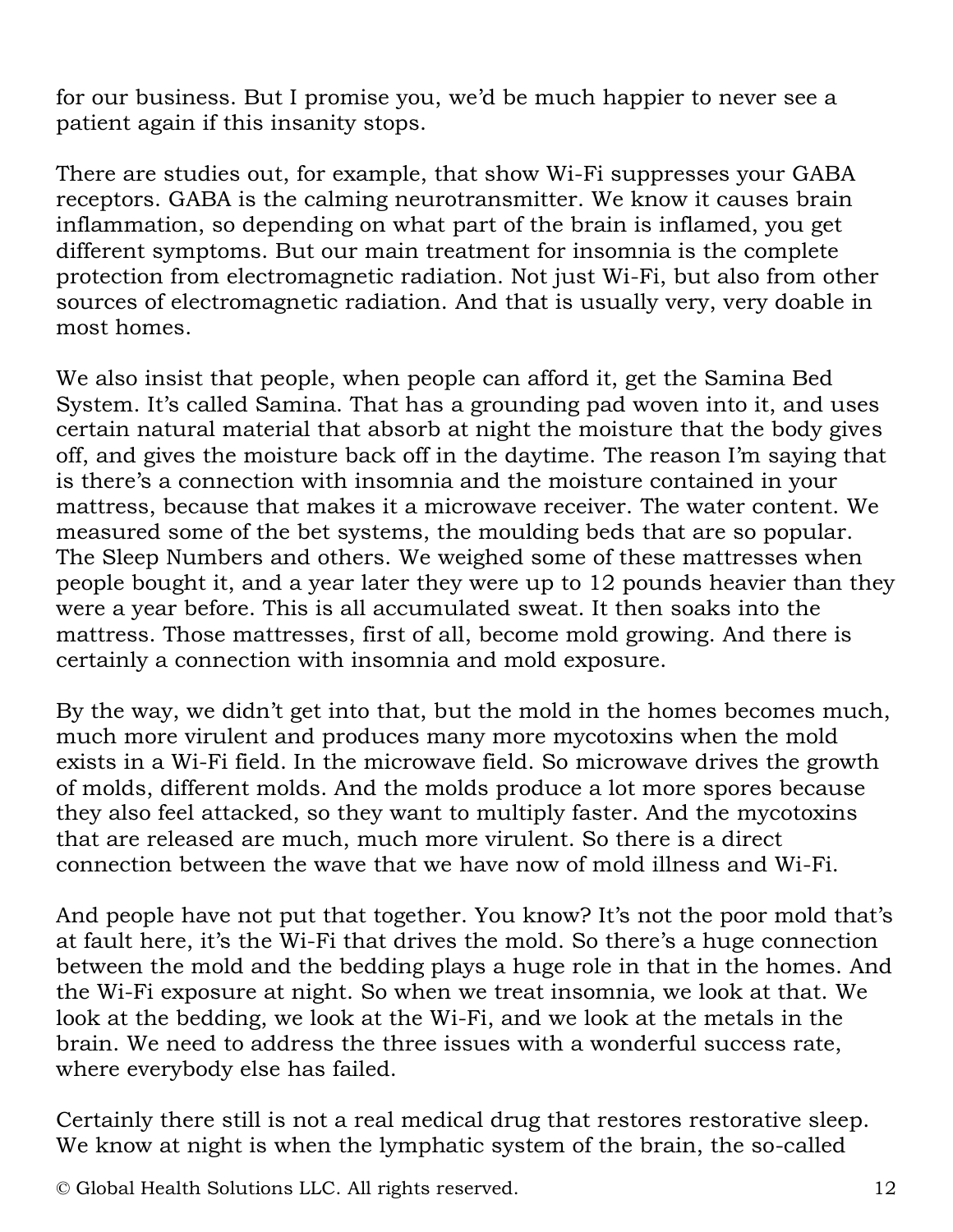glymphatic system, is active. And the brain detoxes at night. But only if you are in deep delta sleep. The moment you bring Wi-Fi into the home. Even I have to say worse than the Wi-Fi is the cordless phone because it's 10-12 Hz. That means it keeps you in a high alpha rhythm. You can never go into a lower brain rhythm because of the so-called entrainment. You know, the brain always mimics the rhythms of the environment.

So, the deep restorative sleep is needed for the brain to detox at night. So when people sleep in the Wi-Fi field, their brain cannot detox at night. You may get away with that for a year or two, or as a teenager maybe 5 years, but then the natural bioaccumulation of metals, it will concentrate in the brain more and more. Will eventually lead to the breaking point, where you wake up one morning, you haven't slept and you're not rested. You don't know how to get out of it. And most people, of course, resort to sleeping pills.

Which, I want to say this one example. This one that ended sleeping pills for me, a study my brother was involved. He's a psychiatrist. They looked at valium, and they actually looked at a biomarker of valium in the system. They found out patient having had one week exposure of valium, 30 years later they can find residues of that one week of exposure to valium in the fatty tissue of the patient. Which includes the brain. 30 years later, after 5 or 6 days of having taken valium. That's the only period the patient took that drug. So most of the sleeping aids that we have in the US are valium derivatives. Many of the newer ones have never been studied for long-term effects. So it's a wild world out there.

But our treatment for insomnia starts always with shutting off the Wi-Fi, cleaning up the bedroom in many different ways, and detoxing metals from the brain. And most of the time this is successful. We're getting people back to deep restorative sleep that way.

**Jonathan Landsman:** So, Dr. Klinghardt, as we close out the program, obviously it's invisible what we're talking about for so many people. But what's great is we can give feedback. We can show people how toxic an environment might be. Just talk for a minute or two about how we can measure our exposure, and then please go on as we close out the last few minutes, with some of the best ways that you are helping your patients to protect themselves in and around the home.

**Dr. Dietrich Klinghardt:** Of course. For measuring the beautiful thing about Wi-Fi, it's a physics related issue. And of course, there are instruments in physics that can measure the amplitude but also the frequency range of what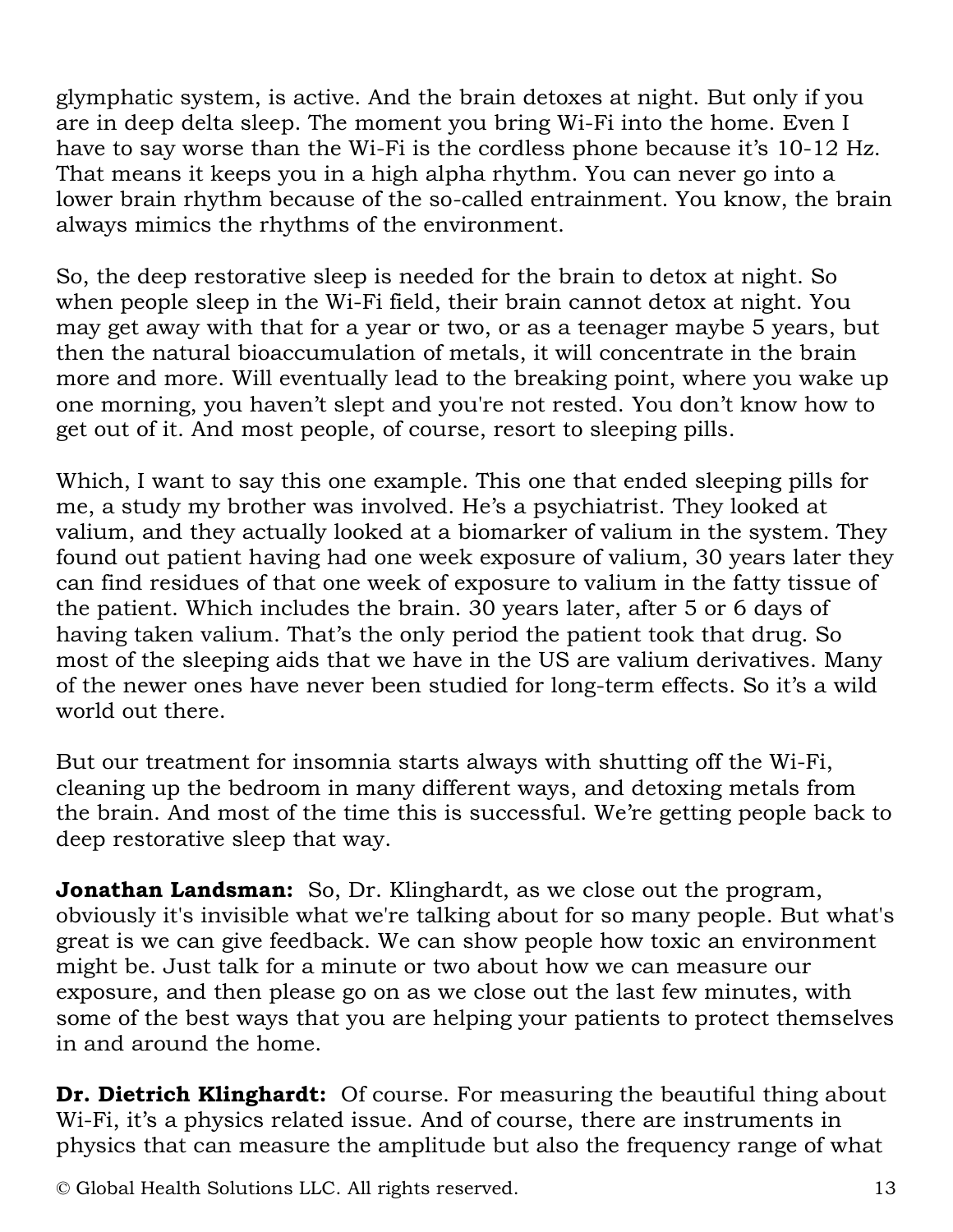we're exposed to. We used to use a German company, Gigahertz Solutions, they have an instrument called the 35C. Which is usually adequate for measuring the amount, the amplitude, and the density of Wi-Fi in any location in the home. There are cheaper instruments in the US that are less specific. But I would suggest to orient yourself Magda Havas; her website always makes the latest recommendation of what the latest instrument is.

The trouble is the industry isn't sleeping. So we went from 3G to 4G, requiring different ranges of measurement, and now we're going to 5G, which this instrument can no longer measure. And so, there is a problem there. and there are dosimeters now, which are fantastic. That means it's a thing you wear on your body that actually measures your cumulative exposure throughout the day, wherever you go. And again, I would suggest you go to Magda's website to see what she is recommending currently.

We pretty much have given up on measuring, because there's always something that escapes you. Like the tetra, it's a low frequency field used by the police and ambulances, which is devastating to the health of people. That needs yet another instrument. We like to also measure still the magnetic field and body voltage. I've taught a course, Creating a Healthy Home, years ago, that's available through Klinghardt Academy. We go through all the measurements in that video. It's a set number of things that we would like people to test. Body voltage, the magnetic fields in the home, and the Wi-Fi exposure, which we do with the 35C instrument. And that gives us very, very good, excellent numbers.

But, we know now if you have a cordless phone in the home, which is now dying out because people don't use landlines anymore, so they have cellphones. But if you have a cordless phone, get rid of it, and go to Radio Shack, and buy for \$20 a corded phone. You can have several outlets in the home if you need to have it in several places. That's number one.

Number two, the responsible use of the cell phone. We're not so concerned about people using the cell phone because these are short, should be relatively short exposures. However, if you are more than 1 minute on it, there is a recent study on Epstein Barr that shows a 7-minute phone call on the cell phone can permanently reactive your Epstein Barr virus. And Epstein Barr virus spells breast cancer, throat cancer, prostate cancer, malignant lymphomas, and all that. One single 7-minute phone call activates Epstein Barr. Hey, that's a number.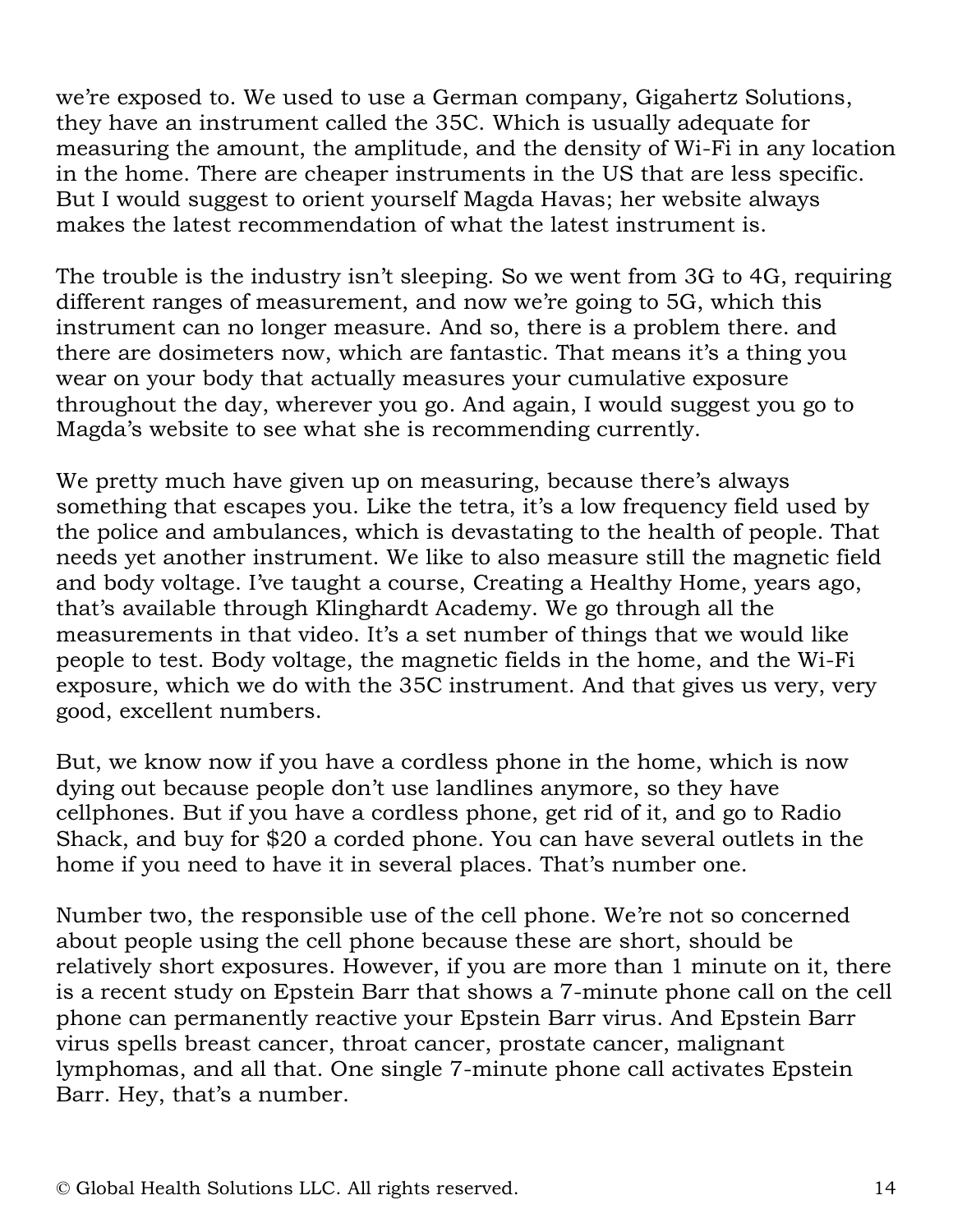So what we like people to do is there's a system called the Bluetooth system. Where the loudspeaker is on your chest, somewhere away from the body. Then there are plastic tubes that guide the sound to your ears. If you need to make a longer phone call, you should only use it with that. Or you get yourself in an area. Go back into your care. and use the loudspeaker on the phone to keep the phone away from your body. That includes not touching it with your hands. These are just some general rules.

Number three is how to protect the home from the incoming radio waves from the cell phone towers nearby, and from the neighbors. So, we recommend the German system building biology. They have developed wall paints that can be applied to outside the home or inside the home with a graphite paint that's electroconductive. It creates a faraday cage, basically, that needs to be grounded into the ground wire of your electric system, and shielding curtains that are made from silver coated cloth that deflect the incoming radio waves. That's pretty much what we do with all of our clients.

If that's not possible, there is what's called a sleep sanctuary that looks like a mosquito net that's put over the bed that reduces the radiation to one-ten thousandths on the inside of it. There's a website, www.littletreegroup.com. That's Lynn, that's a friend of ours who sells these mosquito nets out of the shielding cloth for our patients. And we really insist that every child in the world should sleep under this to have protection.

And if you have neighbors underneath you, then also the underneath of the bed needs to be included with the system. So it's basically a faraday cage that you sleep in. I'm sleeping under that. Many of my patients do. Certainly all the parents put their children under it that actually listen to my advice. It's been phenomenal. We've had more recoveries from autism with this single measure, by putting the child under a faraday cage. And within 2 years, many of them have recovered without any biochemical intervention. Without any other thing that we're doing.

There are daytime strategies. When we maybe need the Wi-Fi router on. Only switch it on if you need it, if you're actually doing something with it. Then there are the Stetzer filters. Stetzer filters reduce the wires in the wall from the electric system all carry now the internet on it. You can retrieve it from there, also. And it creates a field in the house, in every room, that has electric plugs. That is not just pulse with the 60-hertz cycle, but has piggy back on it what is called dirty electricity. That means the entire internet plus a million other things. And our cells are hearing that, and get very, very confused the Stetzer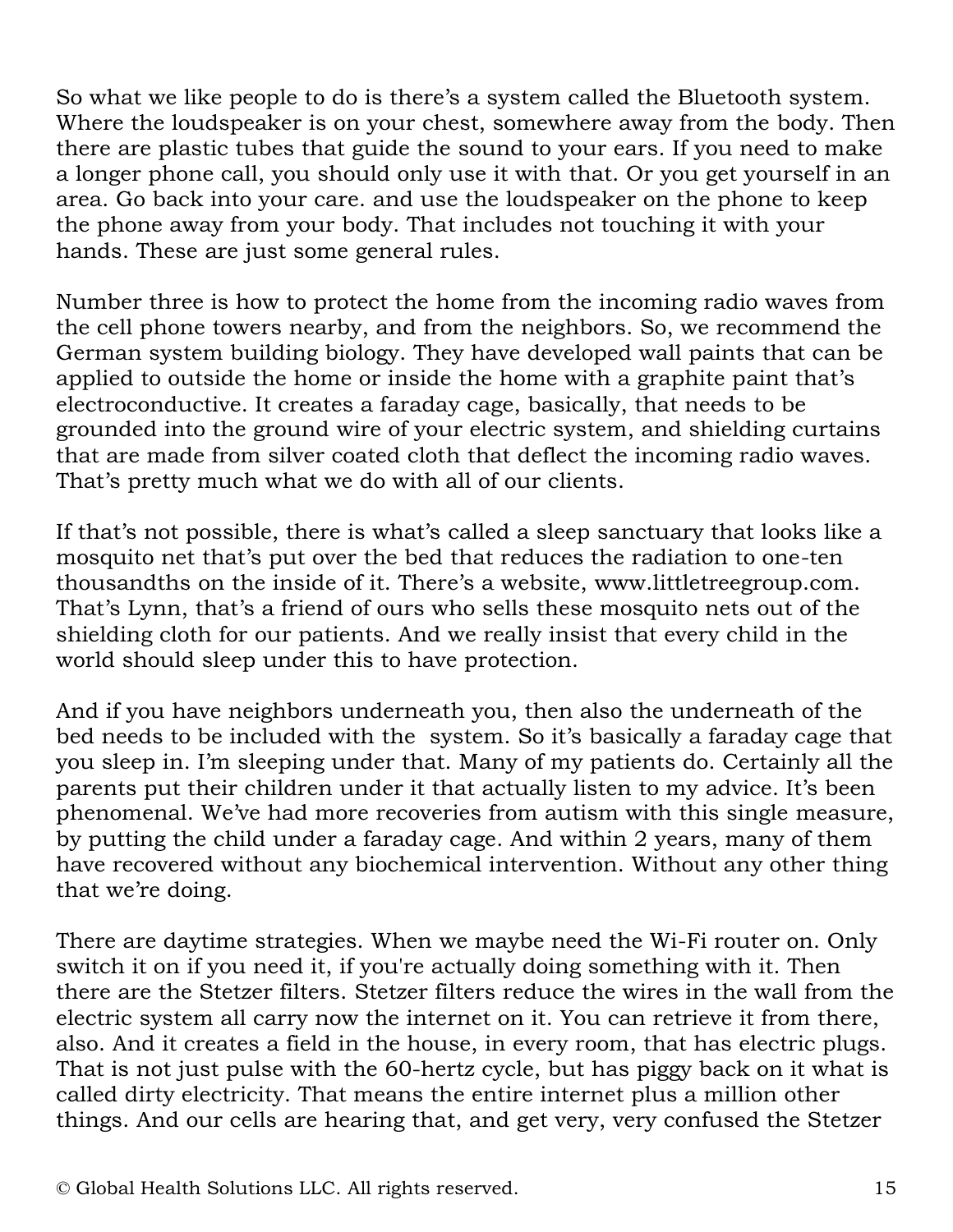filters out a simple system, condenses. They are put as plugs in the wall, and they greatly reduce that dirty electricity.

And again, Magda Havas has on her website a great video that shows a couple of dramatic cases of improvement of a Parkinson's patient and several others. When the moment the filters are put in, they stop shaking. The moment the filters are taken out, the shaking is back. So that's part of the daytime strategies, is to use Wi-Fi if you have to only for the short periods of time that you actually are searching on the internet or have to download something, and then switch it off immediately. Disconnect it immediately.

There is an issue with the new mercury containing compact fluorescent lights, also emitting microwaves as a byproduct of the way they're designed. So you have to get rid of them. They're absolutely deadly. Again, Magda Havas is the main person. She's a professor of biology in Canada, so she's not a lay person. She's a genuine professor in good standing. So this is not a small thing. The lighting is a huge issue that contributes to the Wi-Fi. Definitely no cordless phones in the home. And I think that's it, for the purpose of the summit. Yes, you have to fight the smart meter issue, and you have to learn a little about it. You can shield it with a couple of layers of aluminum foil between the smart meter and your home. That's sort of the idiot's way of reducing at least the impact of that.

And of course, there's some internal protection you can do. There is a rosemary tincture that has been found to be dramatically effective in reducing the oxidative damaging effect, the inflammatory effect of Wi-Fi. Rosemary tincture, and the other one is propolis tincture; bee propolis tincture. I use the company BioPureUS.com that makes these for us. And it's a fantastic tool. Used wisely, you can protect the body to a certain degree.

The other thing is that everybody needs to get the metals out of your brain. We use an ionic foot bath for that. I use a company called Ki Science. Their ionic foot bath they have costs about \$500. That's a fantastic tool. We have a study that's not published, but we got the research data that after one single 30 minute foot bath with that instrument, you increase the aluminum excretion by the kidneys by 600%. That's an absolutely huge number. Without using any chemistry. So, remember to protect from Wi-Fi, it goes together with detoxing metals. And then we found the electro hypersensitivity we can greatly reduce in people. We haven't really talked about it, it's like an electro allergy. We can greatly reduce that by giving people pretty high amounts of methylated folate. So that's a trick that we found here in the office that works very well.